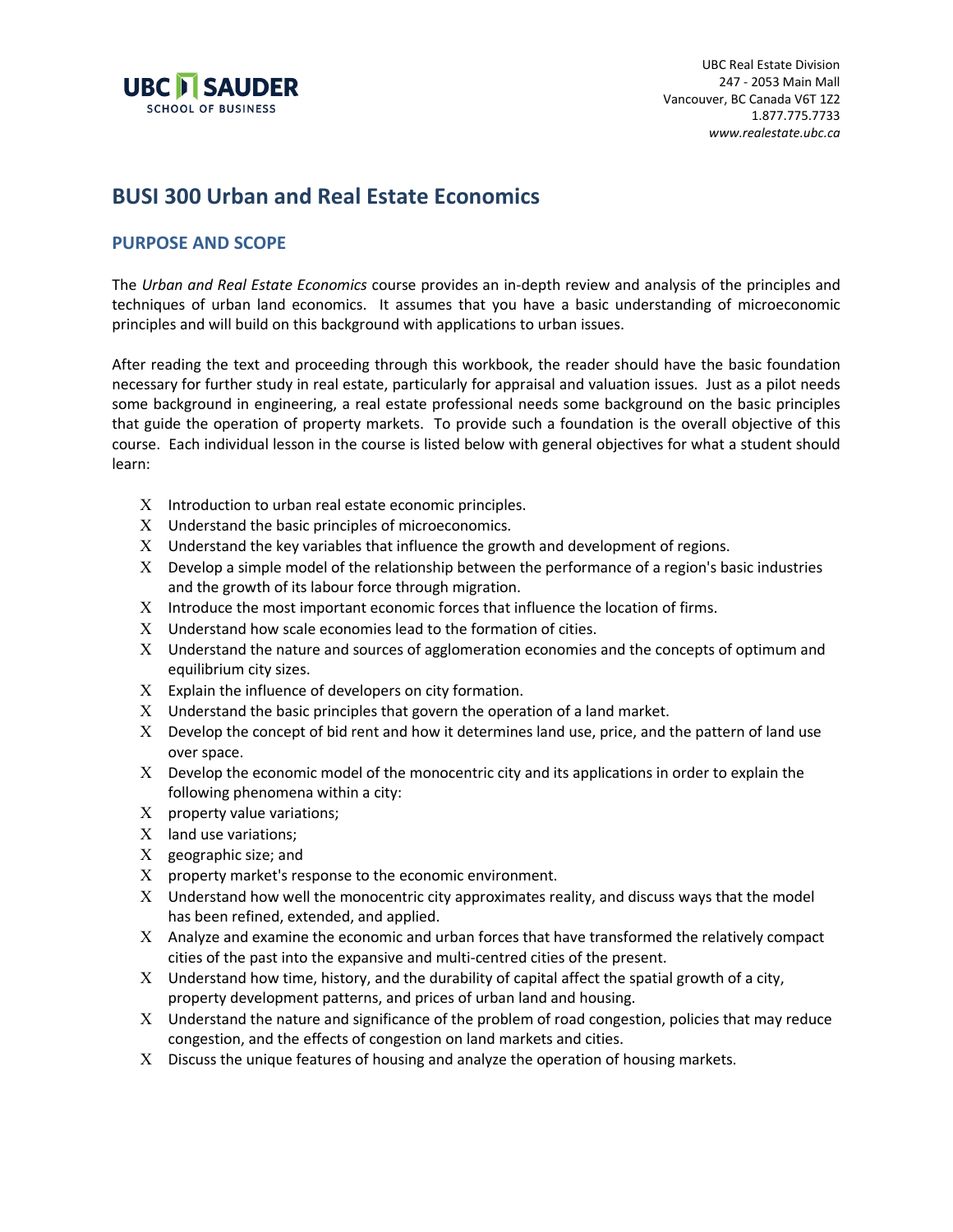

- $X$  Analyze housing consumption decisions, the demand and supply of housing, and spatial aspects of the housing market.
- $X$  Examine the unique characteristics of real estate and analyze how these characteristics impact the performance of a real estate market.
- Χ Understand the effects of local government taxes, spending policies, and land use regulations on land values and land development.

## **LESSON 1 – Themes, Variations, and Microeconomic Analysis**

- 1. Understand some of the history of urban and real estate economics.
- 2. Understand the importance of location and markets in urban and real estate economics.
- 3. State the key questions that make up the fields of urban and real estate economics.
- 4. Understand the basic principles of market areas, and how the size of market area is determined.
- 5. Explain the basic ideas behind "central place theory" and its implications for the sizes and functions of cities.
- 6. Explain what demand and supply curves represent, and draw and manipulate simple demand and supply functions.
- 7. Solve for equilibrium in a competitive market and describe how prices and quantities react to changes in the economic environment.
- 8. Understand the definitions of consumers' surplus, producers' surplus, and welfare.
- 9. Explain the characteristics of an efficient allocation of resources, and show that the outcome of a competitive market maximizes welfare.
- 10. Analyze the welfare effects of price changes, price ceilings, and specific taxes.
- 11. Understand the concept of market failure and the problems that can make market outcomes inefficient.
- 12. Explain the tax and subsidy policies that can be used to correct market failures arising from externalities.

## **LESSON 2 – The Structure and Growth of Regional Economies**

- 1. Understand how economies of scale, the costs of transportation, and the location of resources influence the location of economic activities.
- 2. Use a demand and supply model to analyze how changes in the performance of a region's basic industries lead to changes in its population and labour force.
- 3. Explain the connection between labour market conditions in a region and the product markets in which the region has a significant presence.
- 4. Understand how multipliers are used to evaluate regional economic events.
- 5. Understand the basic economic factors that influence firm location.
- 6. Use the "gravity law" of market potential to determine the best location for a firm serving several markets.
- 7. Understand the process of "cumulative causation" and its impact on business location and regional development.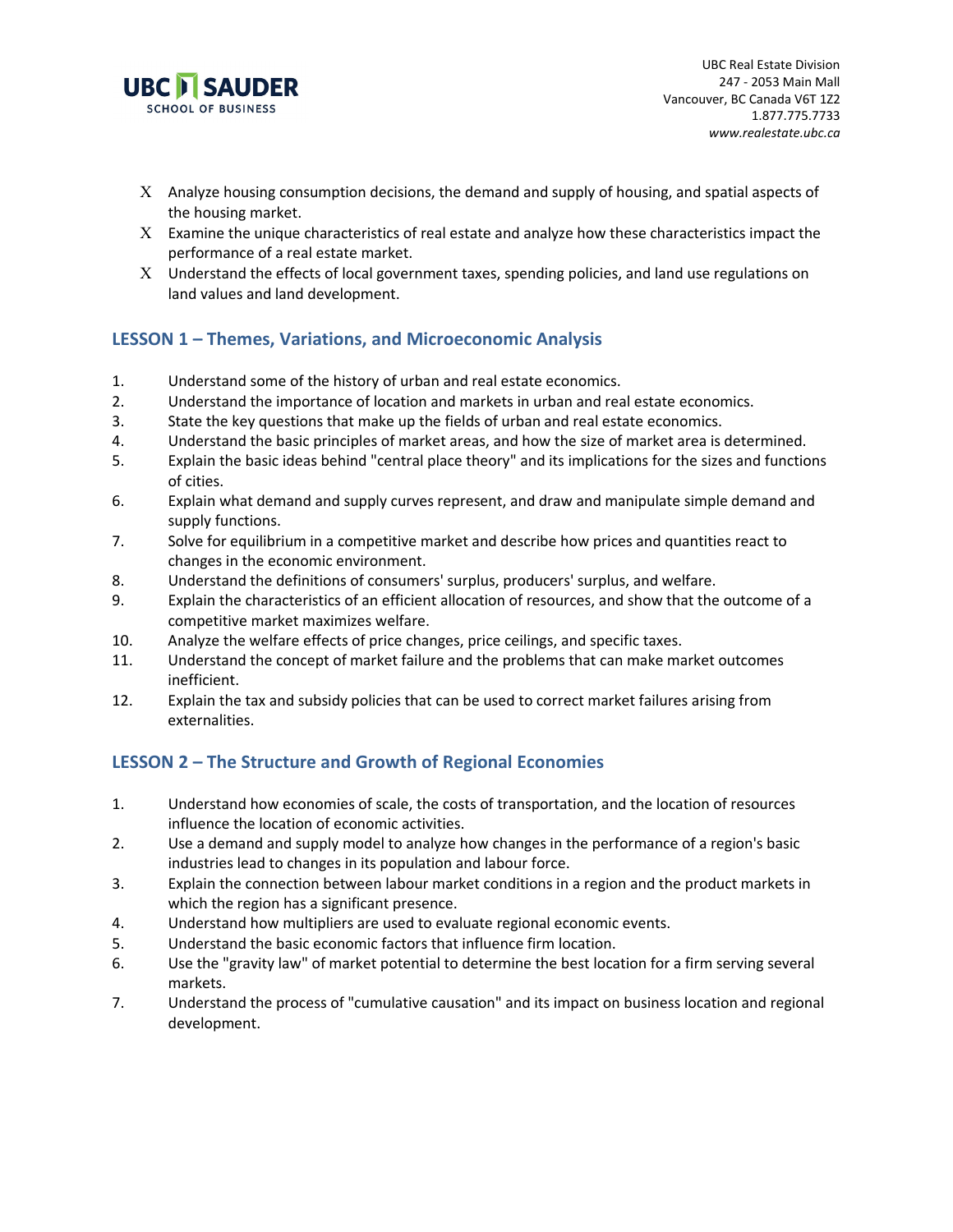

#### **LESSON 3 – Urban Development**

- 1. Understand the economic, popular, political, and statistical definitions of the term "city".
- 2. Understand how increasing returns to scale causes the formation of economic cities.
- 3. Explain the likely sources of agglomeration economies and how they affect productivity.
- 4. Understand the benefits and costs of large cities.
- 5. Understand the characteristics of equilibrium and optimum city sizes.
- 6. Explain why land developers have an incentive to correct inefficiencies in city sizes.
- 7. Understand the concept of a system of cities and explain why cities tend to specialize in the production of a few basic goods.

#### **LESSON 4 – Land Market Fundamentals**

- 1. Understand the relationship between rent and economic profit and how the "leftover principle" is used to determine land value.
- 2. Explain how bid rents enforce a spatial equilibrium and define the highest and best use of the land.
- 3. Understand how land is allocated among competing uses.
- 4. Derive and plot a bid rent function for land.
- 5. Use von Thunen's model of spatial land market to compute land rent and land use, and examine how a land market responds to changes in the economic environment.
- 6. Explain why firms use land less intensively as their distance from the market increases, and why input substitution makes the bid rent curve convex.
- 7. Compute the size and structure of a von Thunen region.

## **LESSON 5 – A Monocentric City**

- 1. Understand the basic assumptions of the monocentric city model.
- 2. Use the indifference curves and budget lines of a household to determine its optimum location.
- 3. Explain how the bid rent function ensures that identical households are indifferent among locations.
- 4. Understand the conditions that determine the level of equilibrium land rents and the size of the city.
- 5. Understand how a reduction in transportation cost affects land rents at different locations in a city.
- 6. Understand how the location of different economic activities within a city is determined.
- 7. Understand the model's implications for the location of rich and poor households.
- 8. Understand the determinants of a firm's bid rent function and how a commercial district arises from competition between firms and households for land.

#### **LESSON 6 – Suburbanization, Subcentres, and Sprawl**

- 1. Understand how the basic predictions of the monocentric model C that land rent and population density decline with distance from the city centre C accord with reality.
- 2. Discuss how well the monocentric model predicts the amount of commuting that occurs in cities.
- 3. Examine the nature and extent of suburbanization in the 19th and 20th centuries within major cities.
- 4. Explain how natural evolution and fiscal and social problems have contributed to the rapid decentralization of cities.
- 5. Compare and contrast suburbanization in Canadian and American cities.
- 6. Discuss trends in the location of employment in metropolitan areas.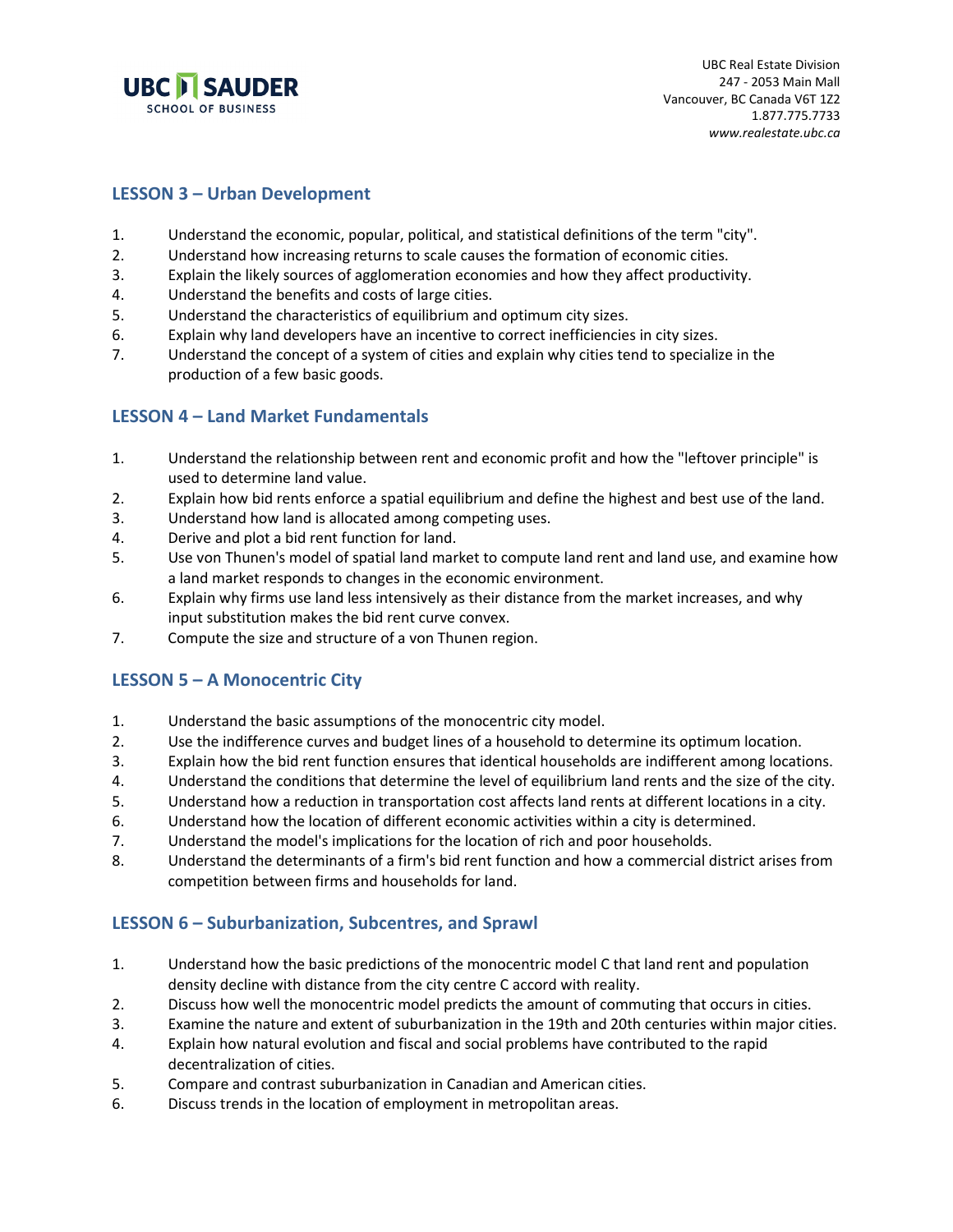

- 7. Understand the definitions of urban subcentres and their tendency to form along major suburban highways.
- 8. Use the bid rent function of a firm that uses a central transportation terminal versus that of a firm that exports via a highway, to solve and plot where subcentres tend to arise.
- 9. Understand the model depicting the formation of subcentres as part of the natural evolution of the urban area.
- 10. Explain how positive externalities, property taxes, and the inefficiently low cost of commuting by car can cause urban sprawl, and the steps that can be taken to control development.

## **LESSON 7 – Time and Urban Growth**

- 1. Explain the incremental nature of the spatial growth of a city, and the implications of incremental growth for population density patterns.
- 2. Understand the impact of income and commuting costs on the process of urban growth.
- 3. Understand the rule that governs whether and when a particular property should be redeveloped.
- 4. Understand the concept of perfect foresight development and how it explains different land uses at different points in time.
- 5. Explain why discontinuous development or "leapfrogging" can be efficient.
- 6. Explain the economic factors accounting for differences in land prices between metropolitan areas, especially, city size and population growth.
- 7. Understand the components of rents and land prices in a growing city, and how these components vary with location.

## **LESSON 8 – Transportation and Congestion**

- 1. Explain why the private auto dominates other transit methods and what inherent disadvantages are associated with transit travel.
- 2. Understand the components of the full cost of auto use.
- 3. Discuss how road congestion is measured, and discuss recent trends in congestion in cities.
- 4. Understand the "peak-load problem" in road use.
- 5. Understand the relationship between traffic volume, traffic speed, and travel time.
- 6. Understand the distinctions between the private, marginal, and external costs of road use, and how equilibrium and optimum traffic volumes are determined.
- 7. Understand what an efficient congestion toll is, and how efficient congestion tolls are calculated.
- 8. Understand the environmental costs of auto use.
- 9. Explain the different solutions to the congestion problem including capacity expansion and road pricing, parking pricing, gasoline taxes, and the advantages and disadvantages of each.
- 10. Understand how road pricing has been implemented in practice.
- 11. Understand how unpriced congestion affects the land market and the size and spatial structure of a city.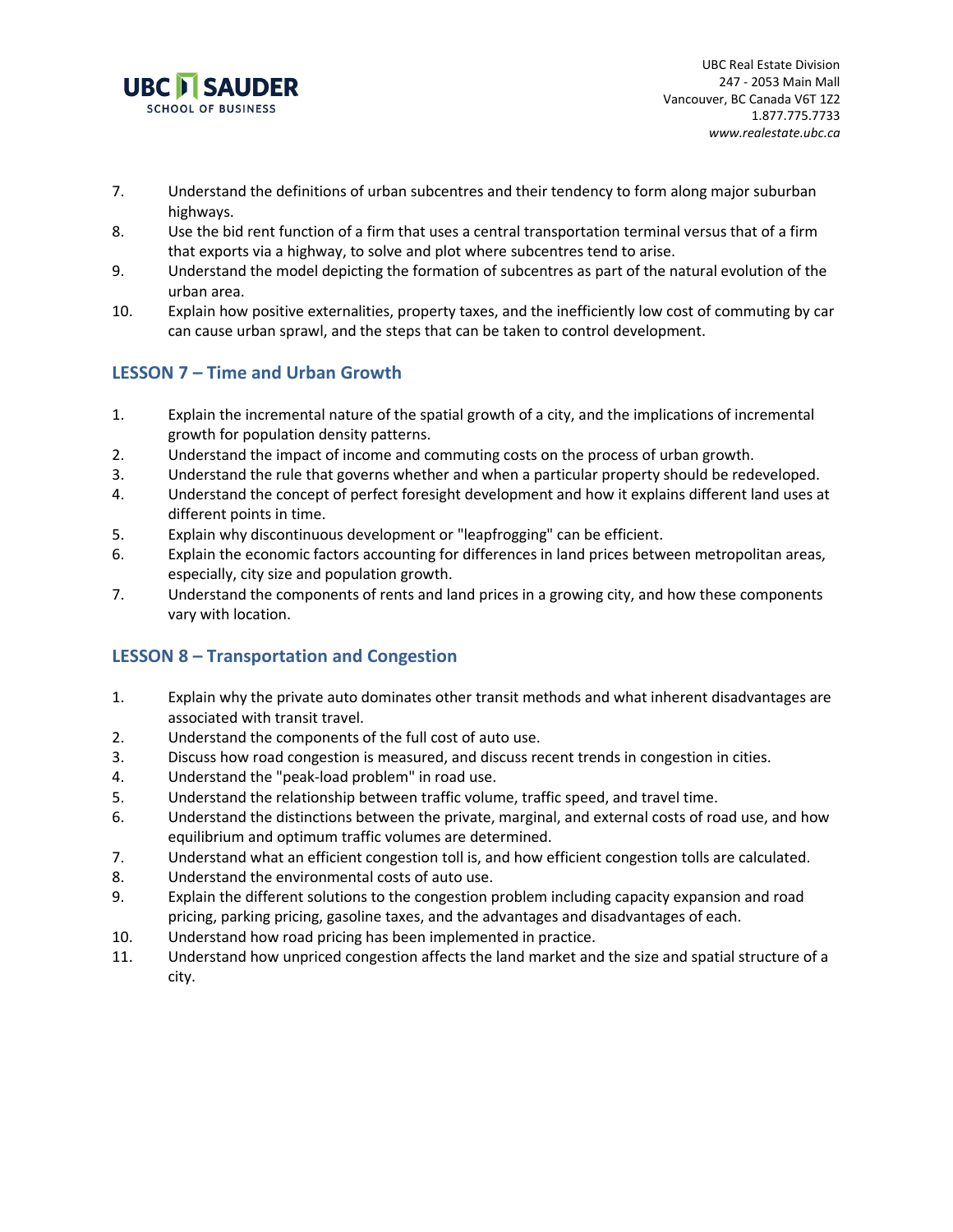

#### **LESSON 9 – Housing and Housing Markets**

- 1. Understand the concepts of housing submarkets and housing services.
- 2. Understand how individual housing consumption decisions are made.
- 3. Understand the user cost of housing and how the underlying components affect the choice between owning and renting.
- 4. Explain the factors influencing housing demand.
- 5. Explain the effect of the baby boom on housing markets and housing prices.
- 6. Explain how housing maintenance decisions are made by property owners.
- 7. Draw and explain the short-run and long-run supply curves for housing.
- 8. Understand how housing can be incorporated into the monocentric city model.
- 9. Understand why housing prices vary with location within a city.
- 10. Understand the components of the bid rent function for residential land and the relationship between the housing and residential land price functions.
- 11. Explain how the model of hedonic pricing takes into consideration the contribution of each characteristic to property value.
- 12. Understand the filtering process and its implications.

### **LESSON 10 – Real Estate Markets**

- 1. Explain the unique characteristics of the real estate market.
- 2. Explain how imperfect competition gives rise to brokerage.
- 3. Explain the inverse relationship between vacancy rates and rents.
- 4. Define the term rent, and explain the differences between residential and commercial rent.
- 5. Understand the sources of market demand for a particular type of real estate space.
- 6. Calculate the value of an asset as the present value of the stream of future rents that the asset will provide.
- 7. Understand the components of a capitalization rate for real estate.
- 8. Understand how the stock of real estate evolves as a result of builders' production decisions.
- 9. Understand the DiPasqulae and Wheaton model with its four sectors (space market, asset market, new construction, and stock adjustment) and the four quadrant diagram.
- 10. Use the model to explain how a real estate market responds to changes in the economic environment.

#### **LESSON 11 – Local Government and Land Use Regulation**

- 1. Understand, from an economic perspective, the justifications for the existence of governments.
- 2. Explain the right level of government at which to provide a particular good or service, and the advantages of providing public services in smaller jurisdictions.
- 3. Explain the "suburban exploitation" hypothesis and the advantages and disadvantages of metropolitan consolidation.
- 4. Describe local government expenditures and revenue sources.
- 5. Understand the economic effects of property tax.
- 6. Understand the Tiebout model of local public finance.
- 7. Explain the fiscal motivations for zoning laws.
- 8. Explain how zoning limits or prevents negative externalities between conflicting land uses.